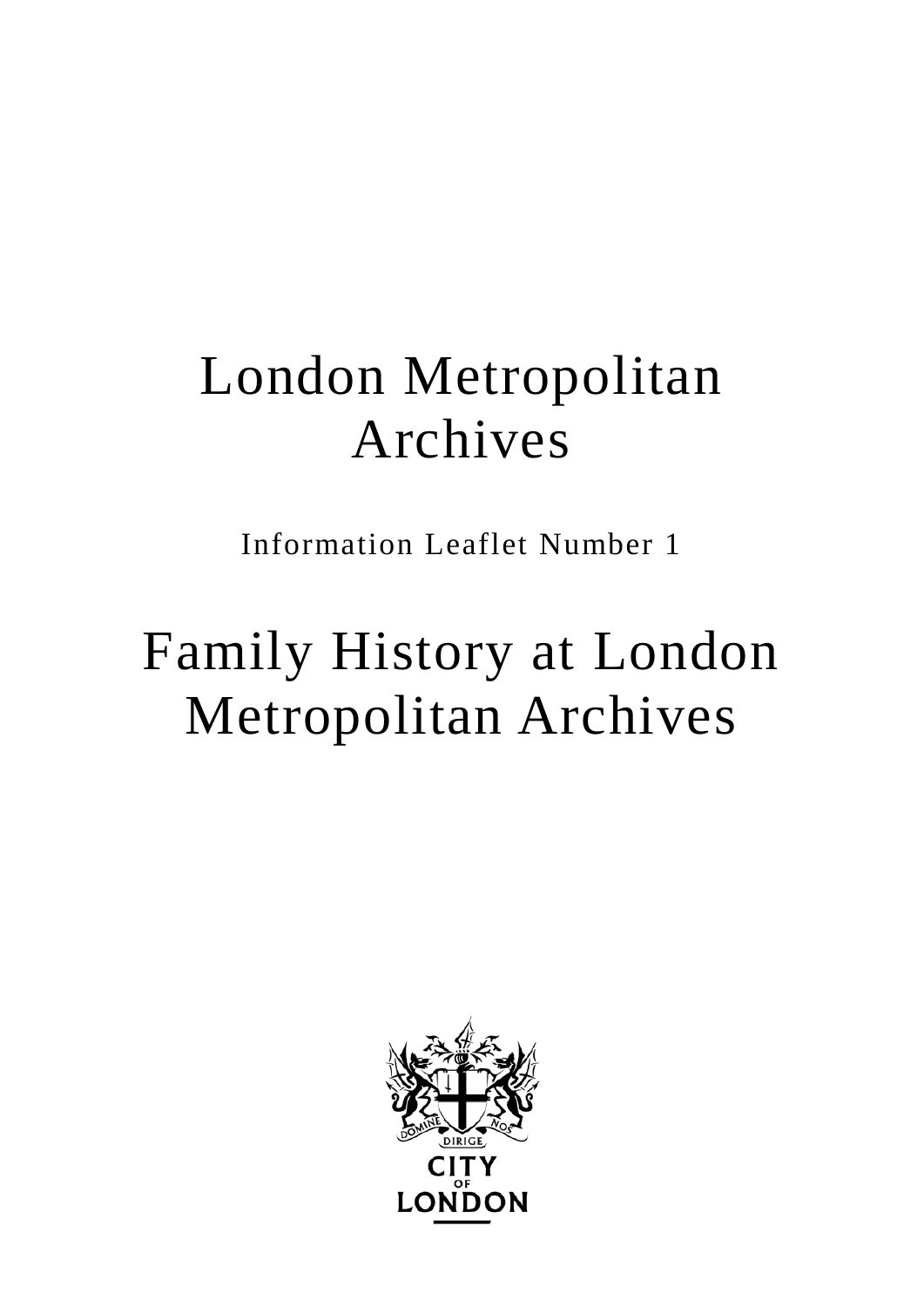Are you interested in discovering the secrets of your family history? If so, London Metropolitan Archives (LMA) may hold the records to unlock the secrets of your past.

If your ancestor came from the London area, then the LMA is the place to visit. We hold over 70km of archives so there is a good chance that your ancestor may appear in our records in one form or another. Our holdings include some of the most important family history sources for London, including Parish Registers, Electoral Registers, Land Tax records, Parish Poor Relief and Boards of Guardians, which include workhouse records.

Our opening hours are Monday 9:30am-4:45pm and Tuesday to Thursday 9:30am-7:30pm. We also open on some Saturdays, usually one each month, [\(check out our](http://www.cityoflondon.gov.uk/lma)  [website for full details www.cityoflondon.gov.uk/lma\)](http://www.cityoflondon.gov.uk/lma). So if you work during the week there are still opportunities for you to visit.

If you are still unable to visit us, or feel that you would like us to do the work on your behalf then you can use our dedicated enquiry team. For brief enquiries you can send us an e-mail [\(ask.lma@cityoflondon.gov.uk\)](mailto:ask.lma@cityoflondon.gov.uk) or call the enquiries team (020 7332 3820). If we can answer your question there and then we will do, otherwise we will try to get back to you with the answer as soon as possible. If your enquiry requires a good deal of time searching through our archives then you would need to use our paid Family History Research Service instead. Full details of this are available on our website.

### **Civil Registration**

Records of births, marriages and deaths have been officially registered since 1837. Microfiche copies of the complete set of indexes to these events are available at the City of Westminster Archives Centre and the British Library as well as at five libraries in other parts of the country. You can also access this information via websites such as Ancestry and FreeBMD which are available free of charge at both LMA and Guildhall Library. Once you have obtained a reference you would then need to contact either the General Register Office or alternatively the registry office where the event was registered.

Postal applications for copies of certificates should be sent to the Postal Application Section, Office of National Statistics, General Register Office, PO Box 2, Southport, Merseyside PR8 2JD. Certificates can be ordered on-line at the [ONS Website at](http://www.gro.gov.uk/gro/content/certificates)  [www.gro.gov.uk/gro/content/certificates](http://www.gro.gov.uk/gro/content/certificates) or by telephone on 0845 603 7788.

LMA cannot issue certificates or provide any further details than those included on the indexes.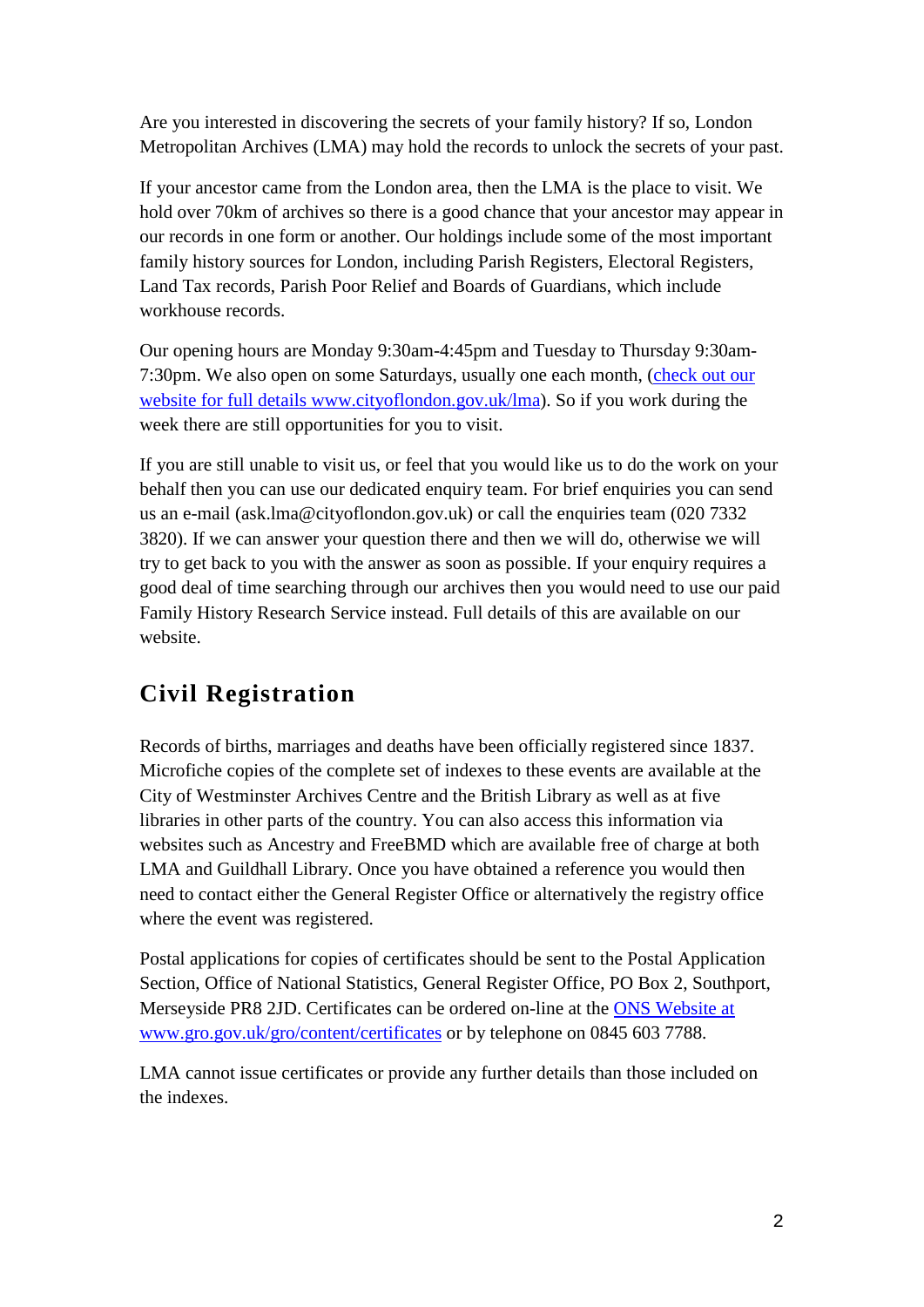#### **Census**

LMA does not hold any original census returns, however you can view census records from 1841 to 1901 via Ancestry.co.uk which is available free of charge on the computers in the Information Area. The 1911 census is currently being added to Ancestry.

No detailed census returns survive centrally before 1841. A few census returns dating from 1801 to 1831 can be found amongst parish records, but they may not give the names of all the members of a household. We have census returns for some of these years for a few City of London parishes (available by prior appointment only) and for Christ Church, Southwark 1811, St Saviour, Southwark 1811, Holy Trinity, Clapham 1801-1821, St Andrew, Enfield 1801 and St Mary, Harrow 1831. Early census returns for City parishes are detailed in *London Rate Assessments and Inhabitants Lists in Guildhall Library and the Corporation of London Records Office* (Corporation of London, 1968). Other census returns may survive in London Borough archives.

## **Digitisation project**

LMA is currently working in partnership with Ancestry to digitise the most important family history sources held by both the LMA and the former Guildhall Library Manuscripts section.

Currently available are over 11 million records of baptisms, marriages and burials from the original deposited parish registers and nonconformist registers for the City and Greater London areas held at LMA. Bishops' Transcripts from the  $19<sup>th</sup>$  century, admissions to the Freedom of the City of London 1681-1925, original wills 1507- 1858, Surrey marriage bonds and allegations, school admission registers 1840-1911 and many electoral registers from the late  $19<sup>th</sup>$  century until 1965 are also now available and can be searched by name. Many registers from workhouses and children's homes run by the London Board of Guardians can be browsed page by page on Ancestry, but not searched by name.

If you are looking for Baptisms between 1538-1906, Marriages between 1538-1920 and Burials after 1538 - 1980, these are all now indexed by name and are searchable via Ancestry, which is available free of charge at both LMA and Guildhall Library. It is important to note that some churches within the areas of the City and Greater London have not deposited there records with us and so these will not be available, whilst a few churches, notably Saint Giles in the Fields and All Hallows Barking by the Tower, are only available to search via microfilm. Also due to reasons such as bombing during World War 2 and other events outside our control, some parishes do not have a complete set of surviving registers.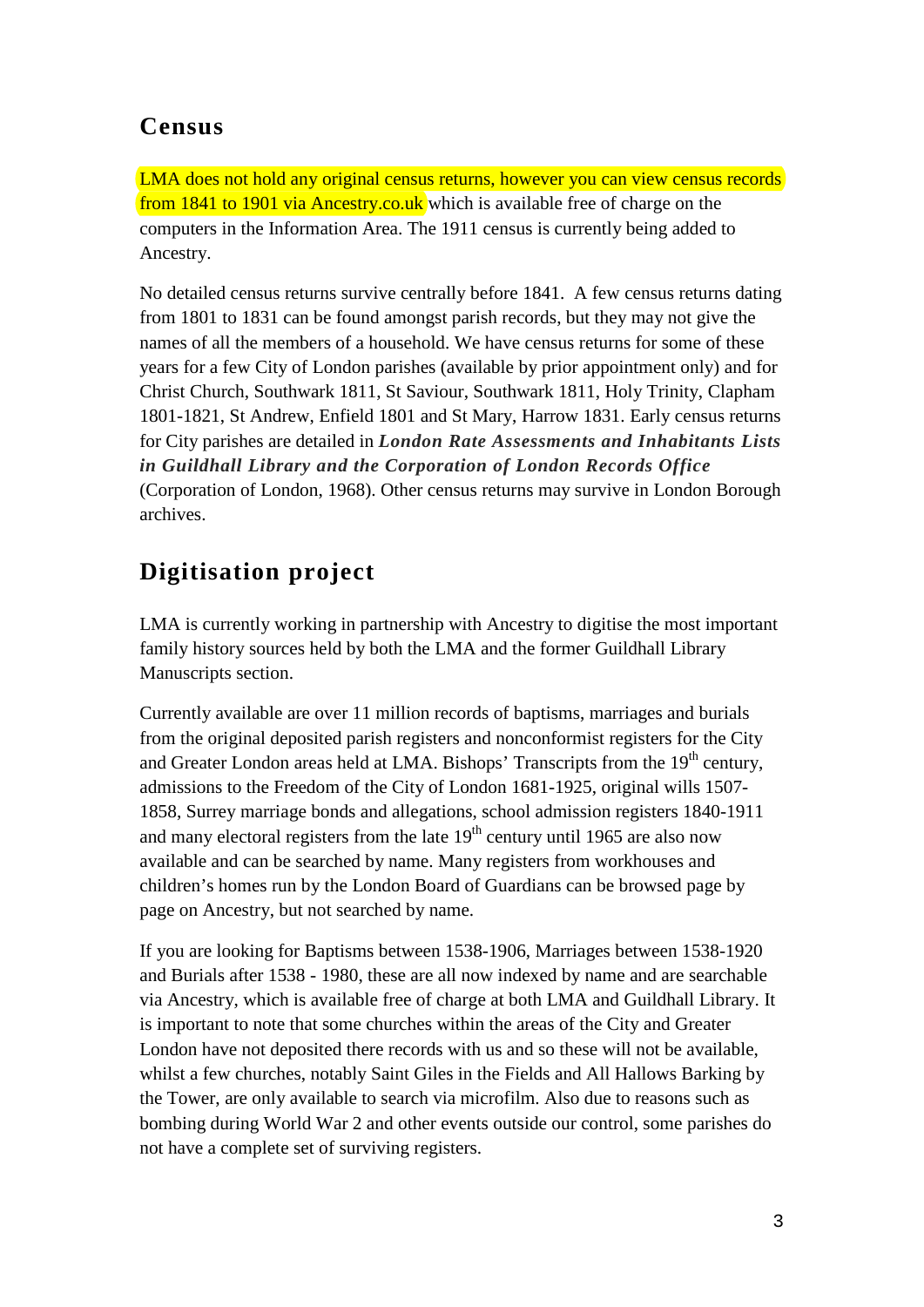### **London Generations**

London Generations is the name of the collection of our main family history sources. If the records that you are interested in have not yet been digitised then this is a good starting point.

The major family history sources include 8 different types of records: Parish records, Bishops' Transcripts, Non-Conformist registers, Electoral Registers, School Admission and Discharge registers, Parish Poor records, Boards of Guardians and the Land Tax. We have arranged the system alphabetically by modern London borough. If you are not sure what borough an area would come under then don't worry, there is an index to show you exactly which borough binder you need to consult. Each series of records is also listed on different coloured paper so you can quickly see if you are looking at the right thing.

Let's look at an example of how the system works.

- If you don't know the modern borough then consult the areas guide.
- Choose the appropriate borough binder, check the outside of the binder to make sure it includes the records you are interested in e.g. Parishes
- Look in the binder to find your reference number, binders are usually arranged alphabetically.
- If your reference number starts with an X, it means it is a microfilm. Most of these have to be ordered by completing a paper application form. There are collections every 20 minutes and you can order 5 microfilms per collection.
- When it is ready, collect your film from the white trolley next to the counter in the Information Area. Choose your microfilm viewer; if you haven't used microfilm before then ask a member of staff who will be pleased to give you a demonstration.
- When you have finished with the film, return to the boxes on the counter.
- Not all of our family history records have been microfilmed. If the reference does not begin with an X, it means you will be consulting an original document. You will need to order this by completing an order slip or ordering online using your History Card. There are collections every 20 minutes and you can order 5 documents per collection. It will usually take about 15 or 20 minutes before the documents are ready to be viewed in the Archive Study Area. Look at the digital display for collection information.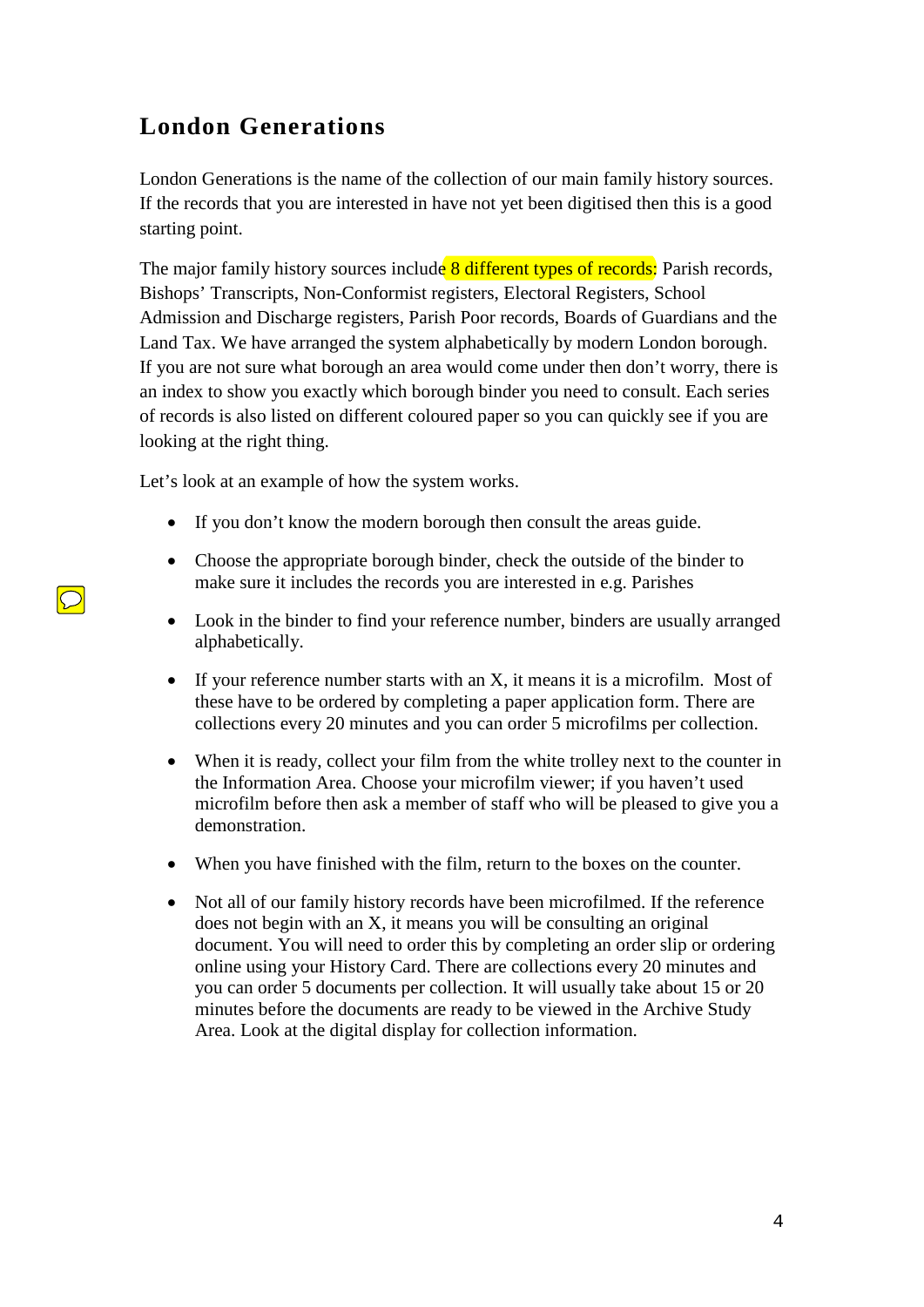### **Sources previously held at Guildhall Library Manuscripts section**

London Generations does not include any of the sources that were previously held by Guildhall Library manuscripts section. These are all now accessible from LMA, however it may be best to ask a member of staff whilst the collections are amalgamated. Advance notice may be required for access to some ex-Guildhall Manuscripts collections, but many major genealogical sources are freely available on microfilm at LMA.

Useful sources include, parish records from the City of London, records of many of the London Livery companies, records of the Sun Fire Office, Lloyd's captains' registers and records of marriage licences and wills from the Diocese of London, registers of pilots licensed by Trinity House and registers from some Anglican churches overseas.

### **Other records you may be interested in**

Whilst London Generations comprises some of our most popular family history archives it is just the starting point. Our vast holdings will include many other records that may be of interest to the family historian. These include:

- **Boards of Guardians:** whilst early poor relief was dealt with by the parish the majority of late  $19<sup>th</sup>$  and early  $20<sup>th</sup>$  century records including workhouses, asylums and residential schools will be found in this series.
- **Wills:** from the church courts of the Diocese of London and Archdeaconry of Surrey.
- **Hospital Records:** including Guy's and St. Thomas's as well as the former county lunatic asylums of Hanwell, Colney Hatch and Banstead.
- **Photographs and Prints:** arranged topographically and by subject.
- **Maps and Plans:** including parish maps and bomb damage maps.

### **Making the most of your visit**

If you are going to visit LMA you are going to want to make the most of your time.

Here are 10 handy hints to make sure your visit is a success:

1) Do your homework before you come. Make the most of the resources you have open to you. Talk to your older living relatives to find out what they know. If you have access to the internet there are a multitude of sites out there to help. Bring any information with you that you already have that might help, e.g. census record or certificates.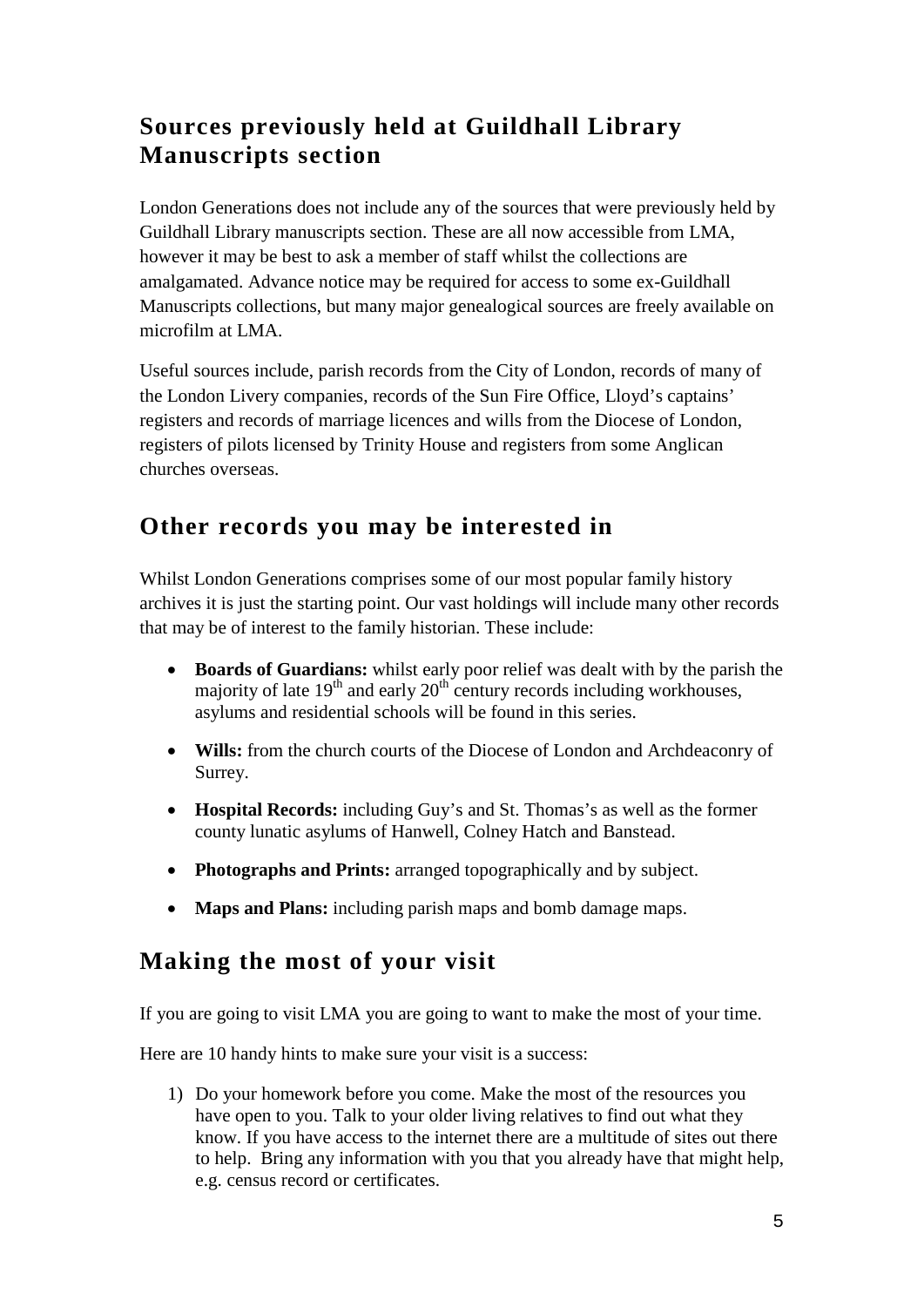- 2) Come prepared. Have an idea of exactly what it is you want to achieve. If you have got back to a certain point, what is the next logical step to follow? It's very easy to get sidetracked by something else.
- 3) Before you arrive, find out our opening hours, late nights and last ordering times, so you can plan your day effectively. All this information is available on our website. Don't arrive an hour before closing and expect to get everything done.
- 4) Are you in the right place? Do we have the records you need?

Although we have many hundreds of parish records we do not cover every Anglican parish in London. Some archives are still held at the churches, others are deposited elsewhere, e.g. parishes in the City of Westminster are held at the City of Westminster Archives. It is always best to check first that we hold the records you want. A simple 'phone call or e-mail to the enquiry team should do the job.

5) Make full use of our range of free information leaflets. We have produced leaflets on some of the more popular subjects of research.

These are available in print from the Information Area or on our [website](http://www.cityoflondon.gov.uk/lma) at [www.cityoflondon.gov.uk/lma](http://www.cityoflondon.gov.uk/lma)

- 6) If you are a complete beginner, why not sign up for one of our regular introductory talks. We often run Use LMA sessions for beginners to show them how to use the archives and particularly London Generations. You can book a place on our next session either by 'phone or at reception.
- 7) Bring a pencil or two. If you need to order documents you can only do this in pencil. You will also need to use pencil when taking notes from original documents.
- 8) We do not operate a booking facility for microfilm readers or computers, so it's first come first served. It is unlikely that all machines will be in use, but this has happened on occasions, particularly Saturdays which can often be busy.

#### **Remember arrive early to avoid disappointment.**

- 9) Ask for help and advice, that's what we are here for. If you are new to the archives or simply can't remember where something is don't be afraid to ask a member of staff who will happily put you on the right track. Similarly, if you have hit a brick wall in your research we may be able to give you a new idea of how to tackle your problem.
- 10) Bring a camera. If you are viewing an original document and you want to get a copy, it's the easiest way to do so. All you need to do is disable the flash and then pay a fee for a day's licence. If you don't have a camera you can still make use of our in house reprographics service. Alternatively, if the document is on microfilm we have reader printers that will allow you to take a copy